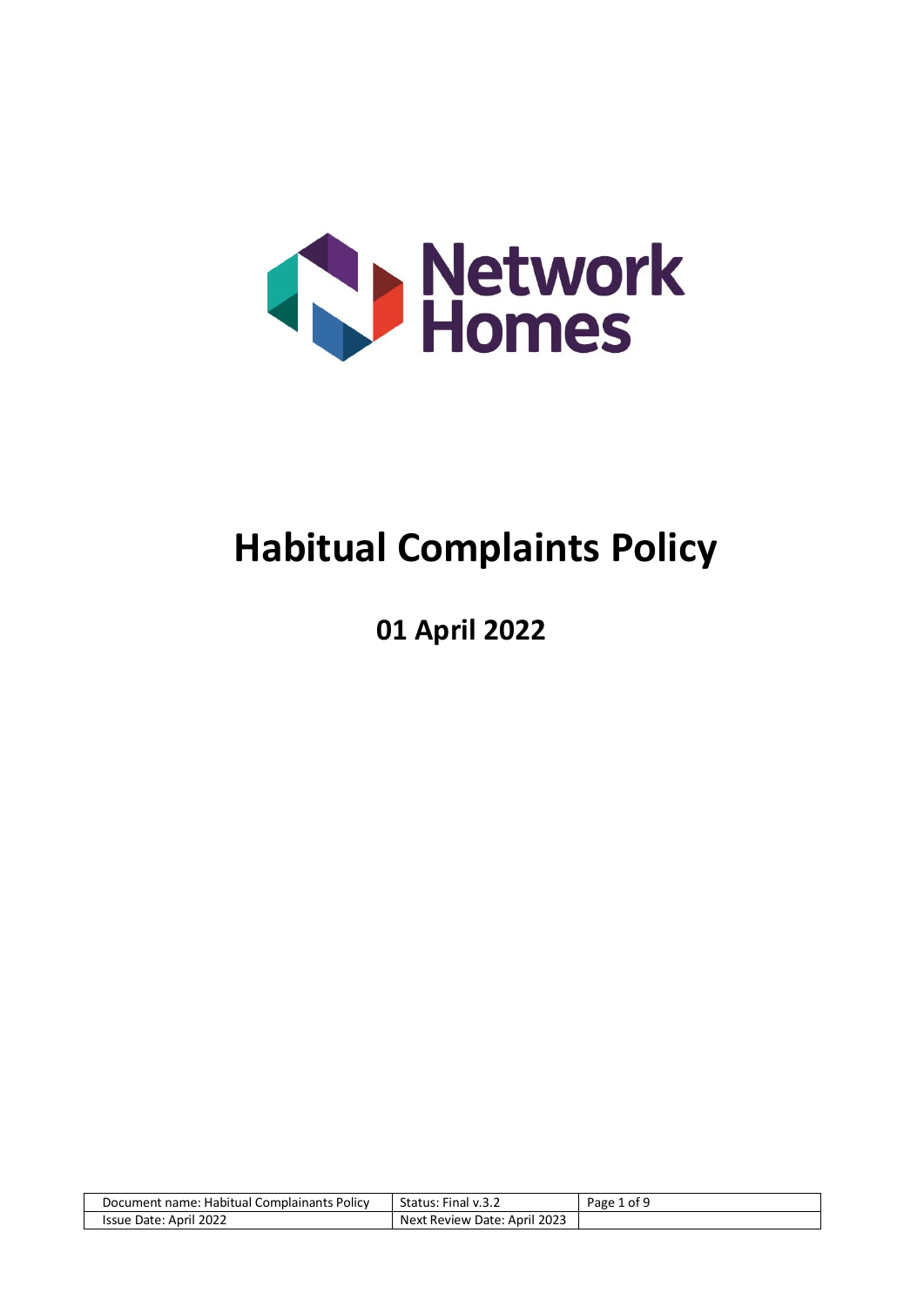# **Title: Habitual Complaints Policy**

| <b>Document Status</b>                  | <b>Final</b>                                                             |                           |
|-----------------------------------------|--------------------------------------------------------------------------|---------------------------|
| <b>Document Reference</b>               | <b>Habitual Complainants Policy V3.2</b>                                 |                           |
| <b>Reason for review</b>                | <b>Annual review</b>                                                     |                           |
| <b>Approved by</b>                      | Jamie Ratcliff - Executive Director of<br><b>People and Partnerships</b> |                           |
| <b>Approved date</b>                    | <b>25 March 2022</b>                                                     |                           |
| <b>Effective from (Date)</b>            | 01 April 2022                                                            |                           |
| <b>Policy Author</b>                    | <b>James Mahaffy - Complaints Manager</b>                                |                           |
| <b>Policy Owner</b>                     | Jamie Ratcliff - Executive Director of<br><b>People and Partnerships</b> |                           |
| <b>Accountable Officer</b>              | Jamie Ratcliff - Executive Director of<br><b>People and Partnerships</b> |                           |
| Date of next review                     | Q3 2022/23<br>(for due date of 01April 2023)                             |                           |
| <b>Consultation: internal</b>           | $No - as no$ substantive changes.                                        |                           |
| <b>Consultation: residents</b>          | N/A                                                                      |                           |
| <b>Equality Impact Assessment (EIA)</b> | Date completed                                                           | <b>20 March 2022</b>      |
|                                         | Initial/Full EIA                                                         | <b>Full EIA completed</b> |

# **Version Control – Change Record**

| <b>Date</b>          | <b>Author</b>                              | version        | <b>Reason for change</b>                                             |
|----------------------|--------------------------------------------|----------------|----------------------------------------------------------------------|
| 30/06/2016           | <b>Senior Complaints</b><br><b>Officer</b> | V.1.1          | <b>Annual review</b>                                                 |
| 19/10/2016           | <b>Complaints Manager</b>                  | V <sub>3</sub> | Habitual status to be reviewed by<br>panel representative before CEO |
| 01 March 2021        | <b>Complaints Manager</b>                  | V3.1           | Review and update of existing policy                                 |
| <b>18 March 2022</b> | <b>Complaints Manager</b>                  | V3.2           | Review and update of existing policy                                 |

# **Reviewers/ Contributors**

| <b>Name</b>             | <b>Position</b>                      | <b>Version reviewed &amp; Date</b> |
|-------------------------|--------------------------------------|------------------------------------|
| <b>Richard Lawrence</b> | <b>Senior Complaints Officer</b>     | $V1.1 - 30/06/16$                  |
| <b>Nigel Moore</b>      | <b>Business Development Director</b> | $V3 - 19/10/16$                    |
| <b>Jamie Ratcliff</b>   | <b>Executive Director (PAP)</b>      | $V3.1 - 01/03/2021$                |
| Jamie Ratcliff          | <b>Executive Director (PAP)</b>      | $V3.2 - 24/03/2022$                |

| : Habitual Complainants Policy<br>Document name: | Status: Final v.3.2             | ∠ of º<br>Page |
|--------------------------------------------------|---------------------------------|----------------|
| April 2022<br>Issue Date:                        | 2023<br>Next Review Date: April |                |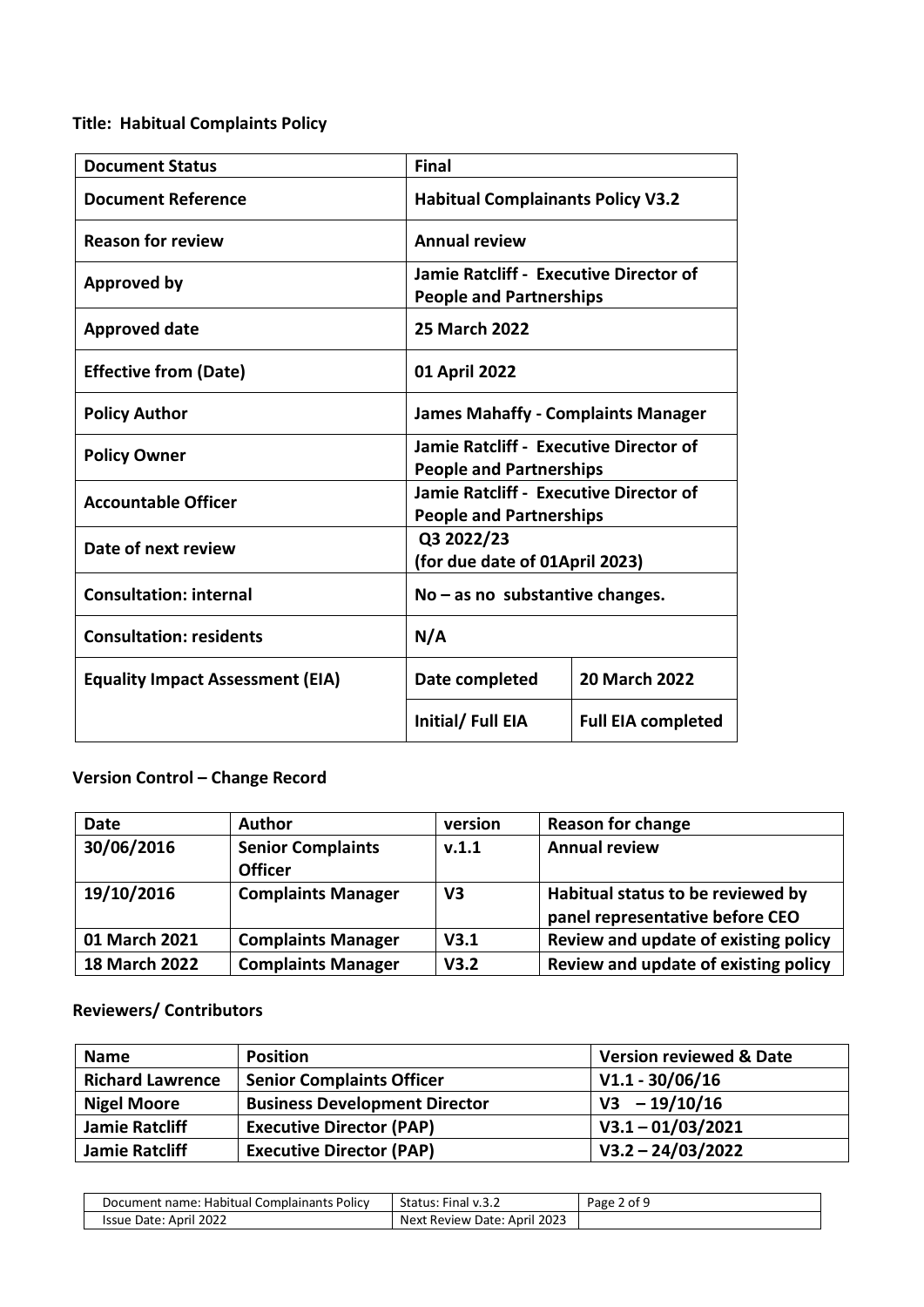### **Contents**

| 1.  | <b>Introduction</b>                                       | 4  |
|-----|-----------------------------------------------------------|----|
| 2.  | Aims and Objectives of the policy                         | 4  |
| 3.  | <b>Criteria for Recognition of a Habitual Complainant</b> | 5  |
| 4.  | <b>Safeguarding Vulnerable Adults</b>                     | 6  |
| 5.  | <b>Options for Dealing with Habitual Complainants</b>     | 7  |
| 6.  | Action that may be taken                                  | 8  |
| 7.  | <b>Reviewing the Habitual Status</b>                      | 9  |
| 8.  | <b>Performance monitoring and Responsibilities</b>        | 9  |
| 9.  | <b>Related Documents</b>                                  | 10 |
| 10. | <b>Legislation and Regulation</b>                         | 10 |
| 11. | <b>Equality and Diversity</b>                             | 10 |
| 12. | <b>Review</b>                                             | 11 |

**Page**

**Appendices:** 

**Appendix 1: Full Equality Impact Assessment (EIA)**

| Document name: Habitual Complainants Policy | Status:<br>$\cdot$ Final v.3. $\sim$ | Page 3 of 9 |
|---------------------------------------------|--------------------------------------|-------------|
| Issue Date: April 2022                      | Next Review Date: April 2023         |             |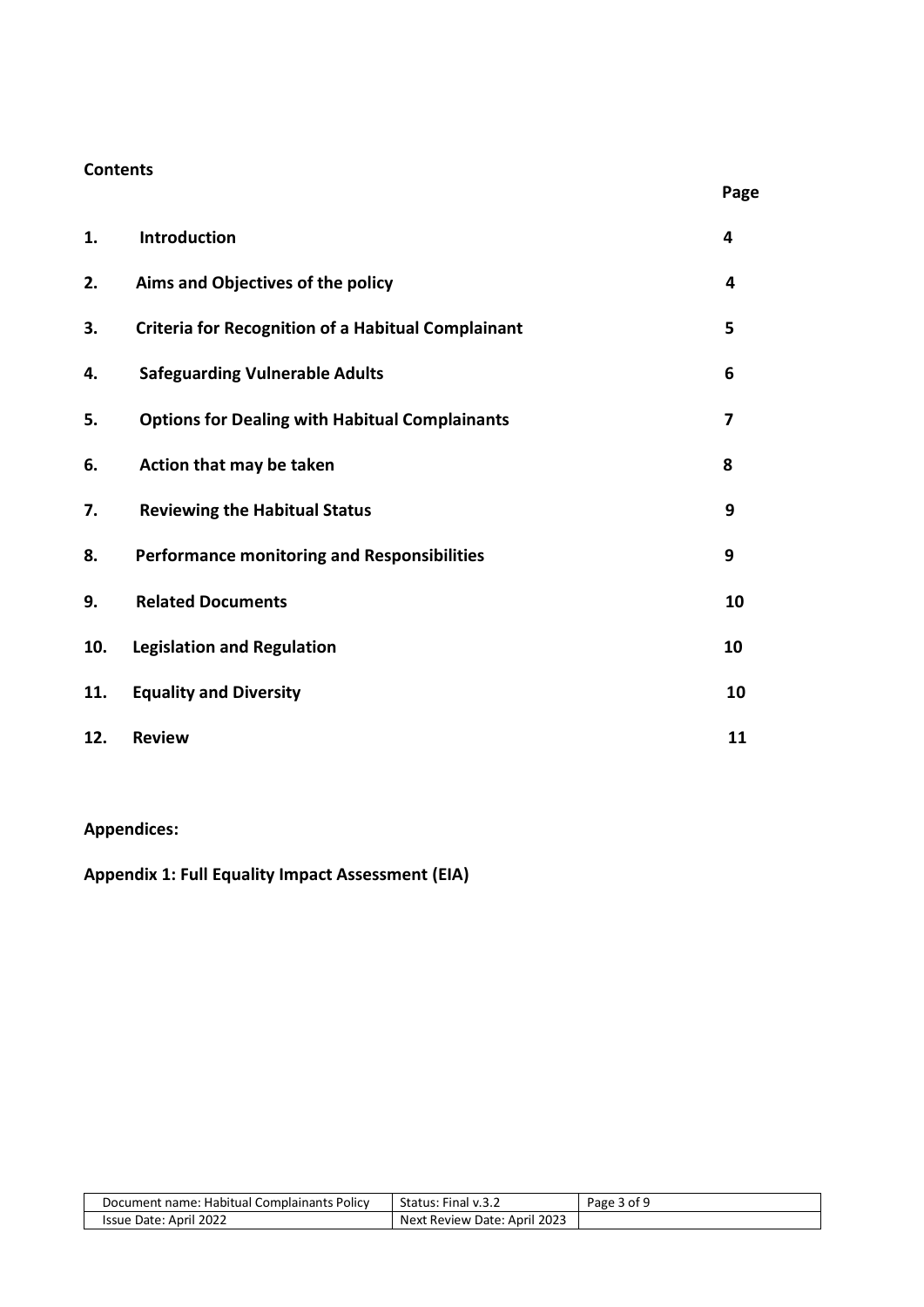#### **1. Introduction**

1.1 Staff are trained to respond with patience and understanding to the needs of all complainants and their families, but there are times when there is nothing further that can reasonably be done to help a complainant to put right concerning a real or perceived problem. Habitual complainants can be a significant drain on resources. They can also cause undue stress for staff who may need support in difficult situations.

 Network Homes (NH) developed this policy to help members of staff and managers deal with a small number of very difficult cases. We recognise that there is a clear distinction between a customer who makes a number of complaints because they genuinely believe that a service failure has taken place and a customer whose behaviour is unreasonable.

Where it is identified that we may be dealing with a Habitual Complainant we must ensure that all communication is professional, respectful and clearly explains any actions that are to be taken. This is to ensure that it is clear that any measures implemented are to minimise the amount of time staff members are putting in to answer queries for an individual, potentially taking time and resurges away from other residents.

A complaint monitor report is presented to the customer service committee quarterly. This monitor reports on complaint performance across Network Homes and highlights repeat complaints and lessons learnt. This will also include details of anyone that has been formally added to the Habitual Complainant Register.

# 1.2 **When considering how to manage these types of complainant, staff need to consider the following:**

- If the complaints procedure has been correctly implemented and that no material element of a complaint has been overlooked or inadequately addressed. In doing so it should be appreciated that habitual complainants may have issues outstanding, which contain substance.
- To identify the stage at which a complainant has become habitual, was it pre complaint, during or post They don't need to have had a complaint to be considered habituatal.

#### **2. Aims and Objectives**

#### **At Network Homes, we believe that our residents have the right to:**

- Have their views heard
- Receive a good-quality service
- Expect prompt action when our performance is below standard, balanced by the resources we have available

| : Habitual Complainants Policy<br>name:<br>Document | $- \cdot$<br>Final v.3.2<br>Status:        | $.4$ of $^{\circ}$<br>Page |
|-----------------------------------------------------|--------------------------------------------|----------------------------|
| Date: April 2022<br>Issue                           | 2023<br>Next<br>Date:<br>April<br>: Review |                            |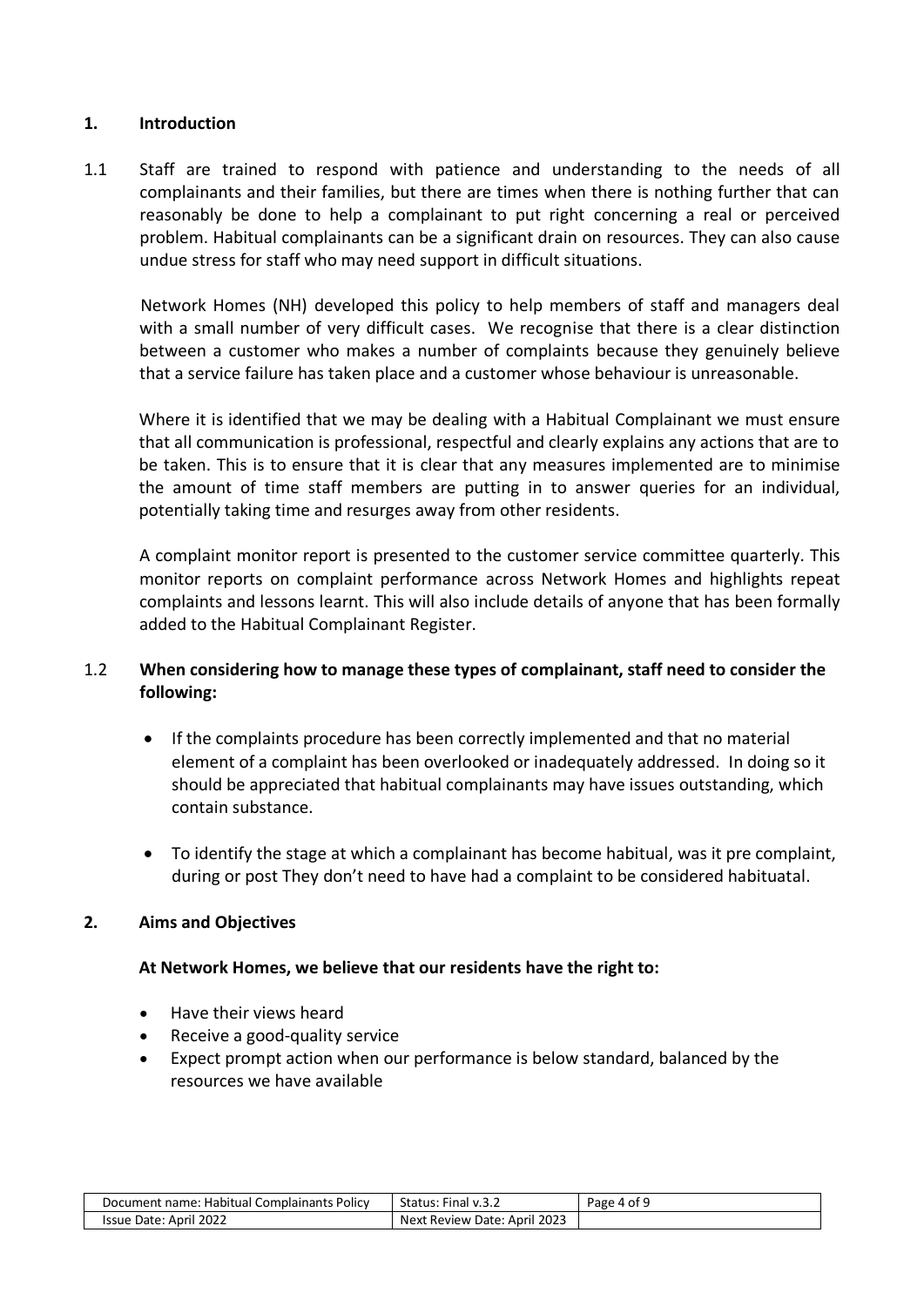#### **Our colleagues are expected to be:**

- Efficient and sensitive to the needs of residents
- Accessible and clearly identified
- Aware of the day-to-day concerns of our residents

# **Application of this procedure:**

Complaints about Network Homes or about services provided by contractors working for Network Homes are processed in accordance with Network's complaints procedure.

During this process, staff will inevitably have contact with a small number of complainants who demand an unwarranted level of resources. The aim of this policy is to ouline situations where a complainant is being unreasonable or has become habitual and to give guidance as to how these situations should be dealt with.

This policy will only be used as a last resort and after all reasonable measures have been taken to try to resolve a complaint using Network Homes' complaints procedure. Advocacy groups may represent or advise a complainant at his or her request.

# **3. Criteria for Recognition of a Habitual Complainant**

- 3.1 A complainant (and/or anyone acting on their behalf) may be considered to be habitual where current or previous contact with them shows that they meet any of the following criteria:
	- Persists in pursuing a complaint where the Network Homes complaints procedure has been fully implemented and exhausted, or refused and Housing Ombudsman Service rights provided. For example, where investigation is deemed to be "out of time",where a request for a further review has been refused, or our decision will not change.
	- Changes the substance of a complaint, persistently raising new issues, unreasonably raising further concerns or questions on receipt of a response while the complaint is being dealt with. N.B. Care is taken not to disregard new issues which differ from the original complaint – these may need to be addressed as separate complaints.
	- Is unwilling to accept documented evidence of services provided as being factual (e.g. rent or service charge accounts). This may also extend to complainants who do not accept that facts can sometimes be difficult to verify after a long period of time has elapsed. It is worth noting considering that most complaints will not go back beyond six months in line with our complaints policy, so record keeping shouldn't' be an issue in most cases.
	- Insists they have not had an adequate response in spite of a large volume of correspondence specifically answering their questions/concerns.

| Document name: Habitual Complainants Policy | Status: Final v.3.2                      | Page 5 of 9 |
|---------------------------------------------|------------------------------------------|-------------|
| Issue Date: April 2022                      | t Review Date: April 2023<br><b>Next</b> |             |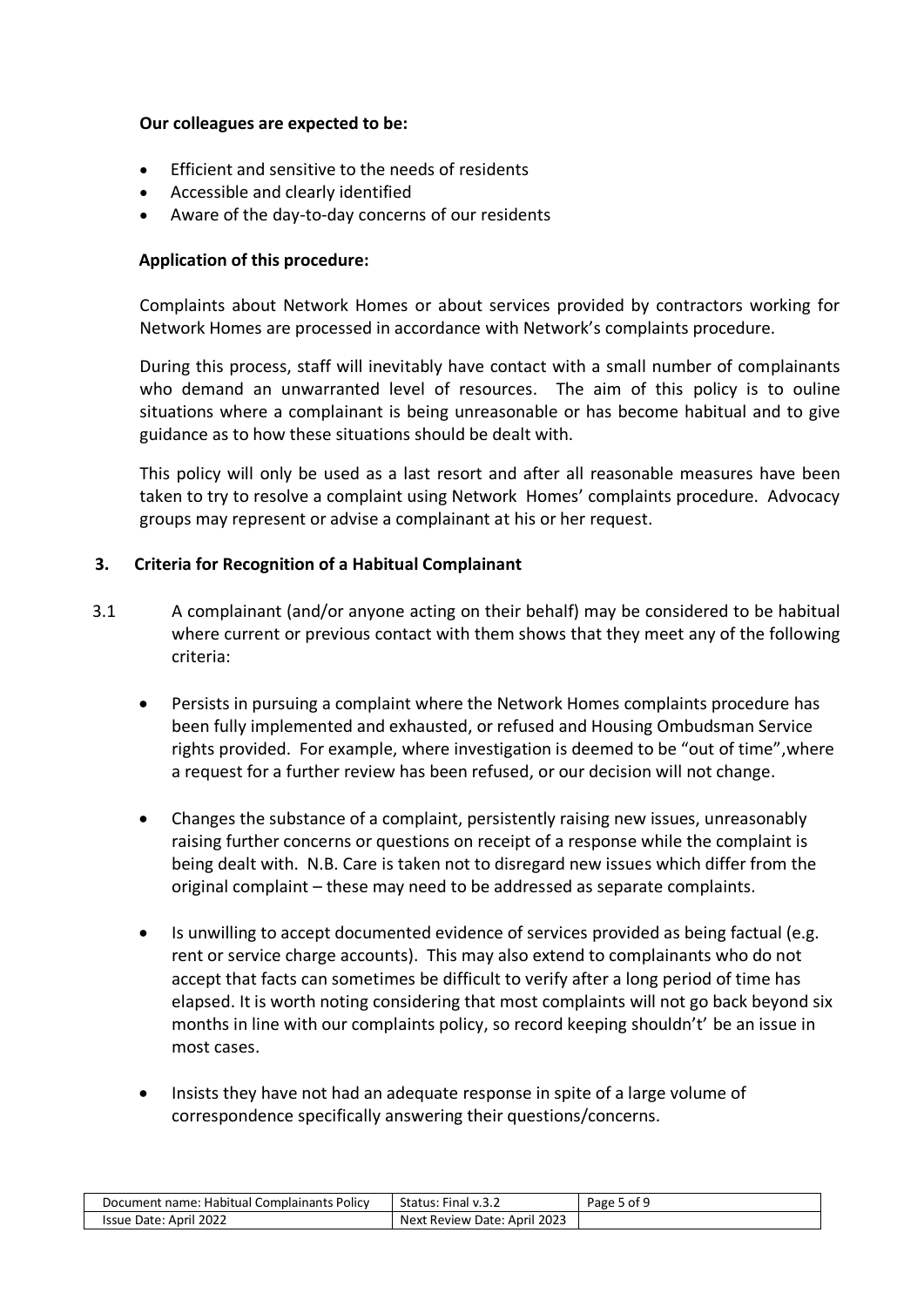- Is unable to identify the precise issues they wish to be investigated, despite efforts to help them do so by Network Homes staff and, where appropriate, advocacy groups.
- Is unwilling or unable to accept that the concerns identified are not within the remit of Network Homes to investigate and/or fall outside of our complaints policy.
- Harrases or uses threatens physical violence towards staff or their families/colleagues. This includes verball or in writing abuse. This will in itself cause personal contact with the complainant and/or their representatives to be discontinued and the complaint will only be pursued through written communication. All incidents are documented and reported, when appropriate, to the police. It is recognised that complainants may sometimes act out of character at times of stress, anxiety or distress and allowances are made for this. All incidents of harassment or aggression are documented and dated.
- Has an excessive number of contacts with Network Homes placing unreasonable demands on staff. Such contacts may be in person, by telephone, letter, fax or electronically. The specific circumstances of each individual case are used in deciding how many contacts are excessive.
- Electronically records meetings or conversations without the prior knowledge and consent of the other parties involved. It may be necessary to explain to a complainant at the start of the investigation into their complaint that such behaviour is unacceptable and can, in some circumstances, be illegal.
- Displays unreasonable demands or expectations and fails to accept that these may be unreasonable once a clear explanation has been given (e.g. insisting on the response to a complaint or enquiry being provided more urgently than is reasonable or recognised practice).
- Is a relative/carer/friend is incorrectly complaining on behalf of a resident. i.e. the relative/carer/friend is complaining without merit as our resident has not raised a complaint in the first instance and/or we do not have the correct authority to speak with the relative/carer/friend.
- Uses racist, sexist, homophobic or otherwise offensive language.

# **4.0 Safeguarding Vulnerable Adults**

4.1 Some complainants may be repeatedly complaining because of mental health problems. Where this is the case any concerns that staff may have about vulnerability should be raised in line with the safeguarding adults policy and procedures. Should this not already be recorded we will look to see what support we can offer if found to be the case, but would not stop any agreements deemed necessary.

| Document name: Habitual Complainants Policy | Status: Final v.3.2               | Page 6 of 9 |
|---------------------------------------------|-----------------------------------|-------------|
| Issue Date: April 2022                      | t Review Date: April 2023<br>Next |             |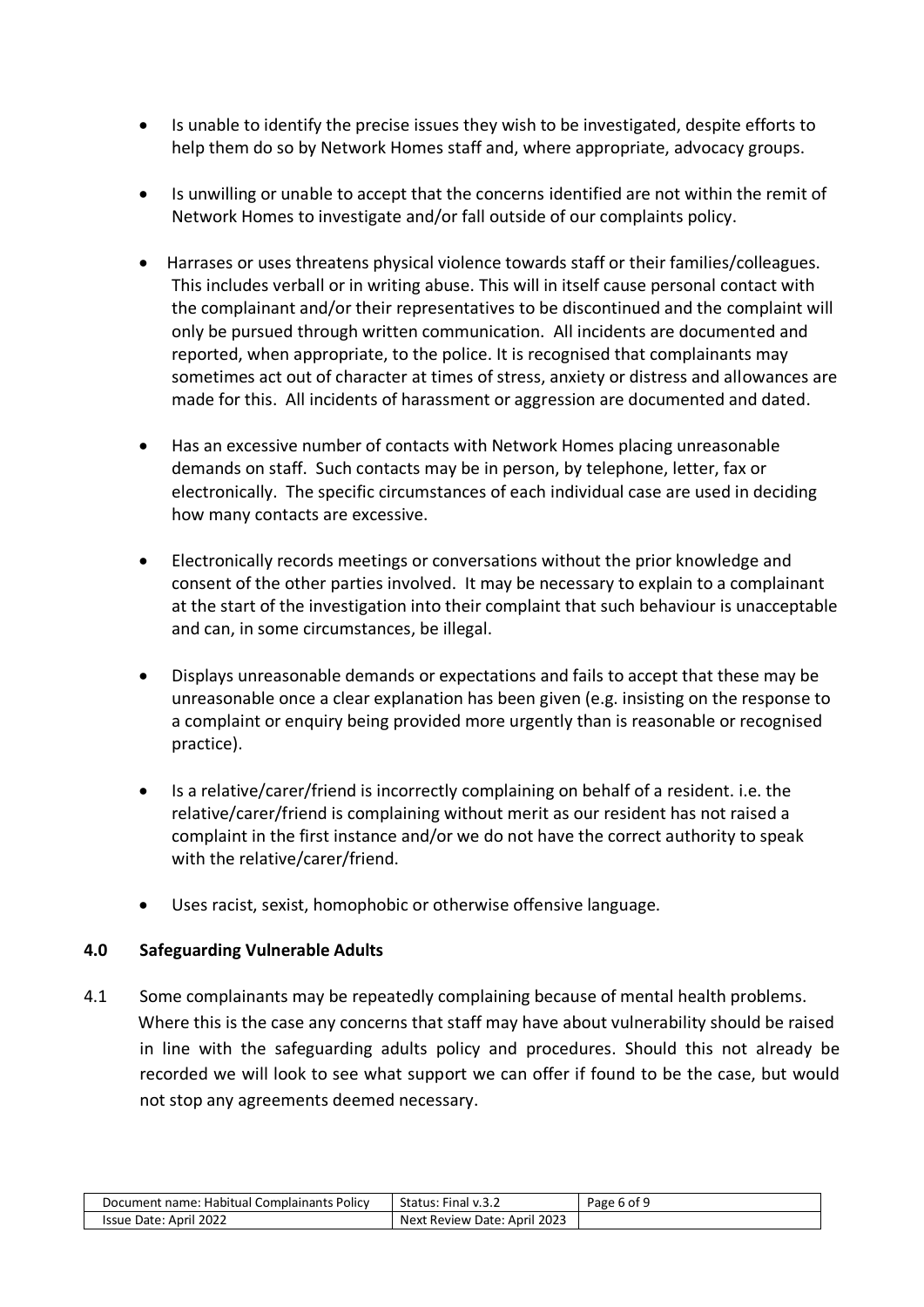4.2 We will also continue to review and satisfy ourselves that none of the protected characteristics of the complainant have been a factor in the escalation. This is framed by way of the Equality, Diversity and Inclusion (EDI) commitment Network has taken on in respect of residents and our colleagues.

### **5.0 Pre action that can be taken:**

The pre-action stage is put in place to document and inform residents of our concerns around their behavour and/or level of contact. This stage is aimed at providing the residents with every opportunity to understand and resolve our concerns and also assit in controlling their level of contact to ensure their behavour does not impact the services we can offer other residents.

When a complainant has been identified as meeting one or more of the criteria in 3.1 managers will consult with the central complaint team where advice will be provided on how to manage current contact and what information is required to apply the policy at the Pre-action stage, if agree it is correct to do so.

In most cases the Central Complaints Team can decide whether the "pre-action" element of the policy needs to be applied. If it is agreed it is not the the best way of managing the situation, the Complaints Team should still be able to discuss possible ways of managing the resident in question.

## **Below are the actions that can be considered/taken as per of the pre-action guidance.**

- 5.1 Drawing up a signed agreement with the complainant (if appropriate) setting out a code of behaviour for the parties involved if Network Homes is to continue dealing with the complaint.
- 5.2 Declining further contact with the complainant either in person, by telephone, fax, letter or electronically – or any combination of these – provided that one form of contact is maintained and the contact criteria is clearly documented and explained to all partes involved.
- 5.3 Restricting contact to liaison through a single point of contact within Network Homes, this may include redirection of emails sent to teams or indivuals not their single point of contact, as the single point of contact would respond
- 5.4 Informing the complainant that whilst they may not contact us directly, they can delegate someone who can act on their behalf.
- 5.5 Advising the complainant that they have been provided with a full response in relation to the points raised, that there is nothing more to add and continuing contact on the matter will serve no useful purpose. The complainant is notified that the correspondence is at an end and that further communication will be acknowledged but not answered.

| : Habitual Complainants Policy<br>: name<br>Document | Status:<br>Final<br>'V.3.2            | ∕ of <sup>c</sup><br>Page |
|------------------------------------------------------|---------------------------------------|---------------------------|
| il 2022 <sup>.</sup><br>Issue<br>April<br>Date:      | 2023<br>Next Review<br>April<br>Date: |                           |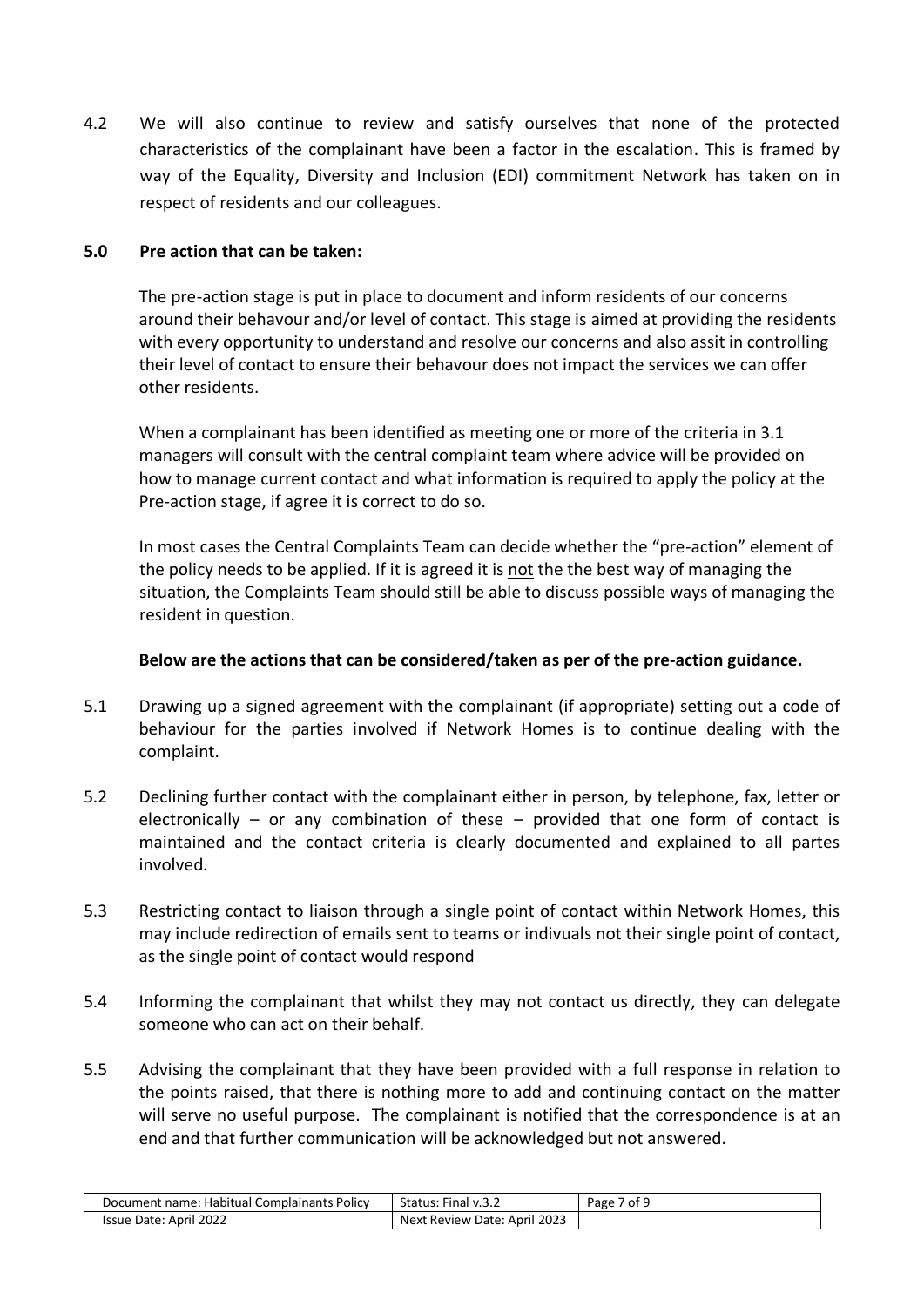- 5.6 Informing the complainant that Network Homes reserves the right to refer habitual complainants to our Solicitors and/or the police where we believe that a criminal offence has been committed.
- 5.7 Temporarily suspending all contact with the complainant, or investigation of a complaint, whilst seeking legal advice or guidance.
- 5.8 Banning the complainant from some or all of Network Homes buildings, if necessary by means of an injunction.

Items 5.1 – 5.8 would be considered a voluntary agreement between the resident and us, until such time that the resident has been through the full Habitual Complainats process and a formal decision has been reached. This would be clearly explained to the resident by the complaints manager who will encourage the resident to agree to the informal agreement seen as a pre action agreement, . However, if a resident has been through the process and confirmed a Habitual Complaiant we would look to strictly enforce the measures put in place as covered below.

### **6.0 Formal Actions for dealing with Habitual Complainants**

If having been through the pre-action stage the behavour and/or level of contact has not improved, the Complaints Manager will inform the resident of their intent to seek formal approval and place the resident on the Habitual Complainants register. The process for taking such measure is explained below.

- 6.1 If advice or wanrings do not reduce habitual behavuious, then a chronology of contacts will normally and evidence of poor behavour be prepared by the relevant service manager and documentation collated and sent to the Complaints Manager to support the case.
- 6.2 A this stage the Complaint Manager will consider the information provided to decide if they believe if formal action is now appropriate.
- 6.3 If this is the case the Complaints Manager will put toegtehr an anonymised report detailing their concerns given the residents actions, behavours and level of contact. This will be sent over to a resident panel member to review.

The introduction of a resident panel review was introduced in March 2021 to guarantee that this policy is not self-serving and has the correct checks and balances in place and ensure the policy is introduced when only absolutely necessary.

6.4 Following the review by the resident panel member, the report will be updated to include necessary commentary and the complaints manager will decide whether it is considered there is still merit in pursuing action and presenting the report to the Chief Executive. If it has been determined no further action is to be taken, then the report/action will not move forward, if this is the case then resident will be warned that they will be continue to be monitored, and a case could be put forward again otherwise;

| Document name: Habitual Complainants Policy | Status: Final v.3.2          | Page 8 of 9 |
|---------------------------------------------|------------------------------|-------------|
| Issue Date: April 2022                      | Next Review Date: April 2023 |             |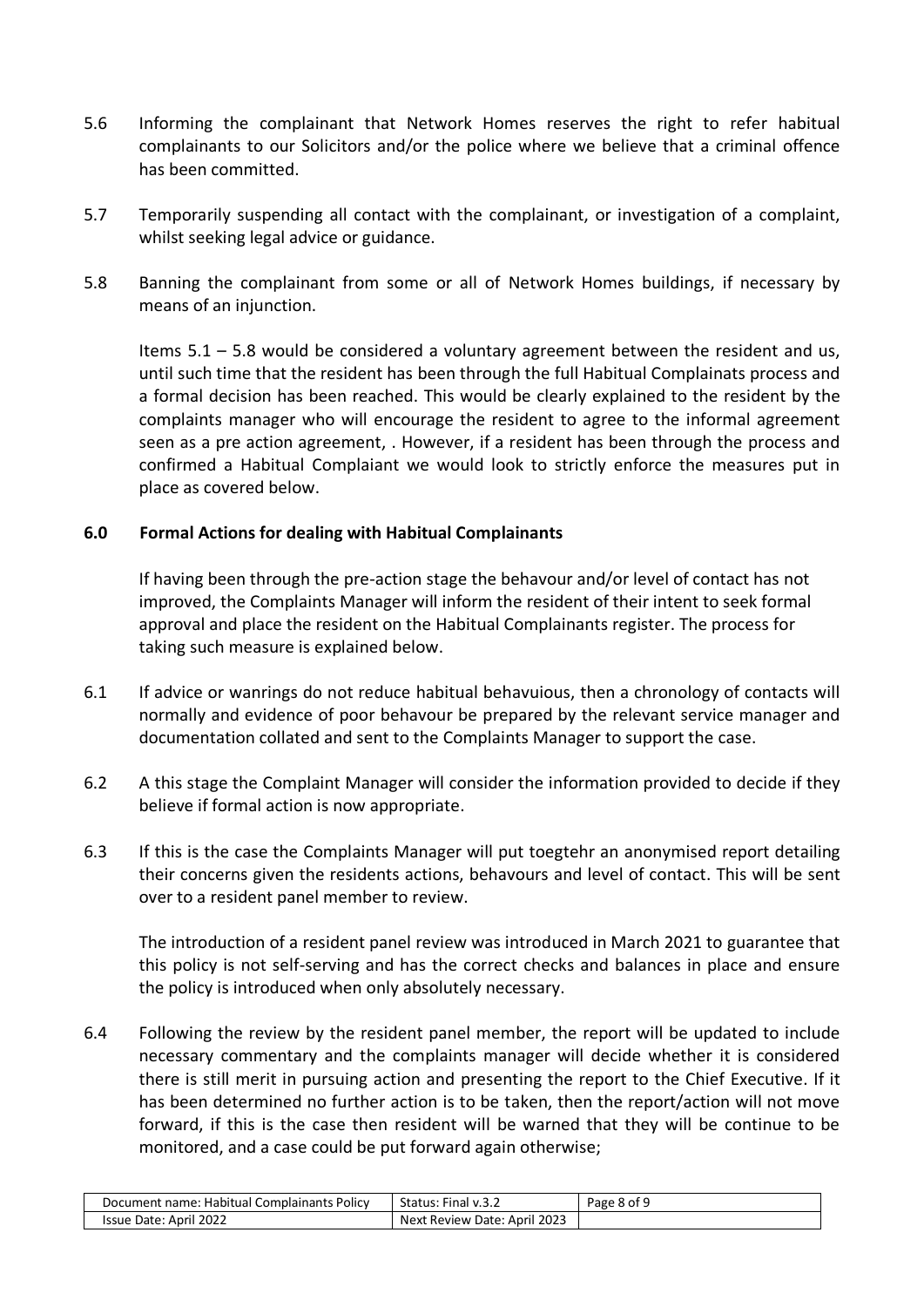- 6.5 The Chief Executive will then consider the report and make a final decision on if the action is justified and proportionate.
- 6.6 If the Chief Executive decides to take action, a letter will be sent detailing the action to be taken and for what period.
- 6.7 This letter will be copied to others already involved in the complaint such as practitioners, councillors, members of Parliament and other advocates etc.
- 6.8 If there is considered a need for immediate action to be taken, we may decide to refer concerns directly to the Chief Executive for an immediate decision without the need to refer to our Resident Pannel. If this is the case it will be explained in the report (being reviewed by the Chief Executive) why the decision to bypass the process has been made.

### **7.0 Reviewing the Habitual Status**

- 7.1 All contact by an individual confirmed as habitutal will be reviewed to consider whether a different complaint is being reported, for which the usual complaints procedure needs to be implemented.
- 7.2 As a minimum the habitual status of an individual will be formally reviewed every six months to determine whether their behaviour has improved or whether the restrictions in place should remain. This may include increased restrcitons, partial removal (or easing) of restrictions, or full removal, if fully removed a time frame would be set as if resident repearts habaitual behaviour then we would look to strictly reenforce the measures put in place, and possibly increase.
- 7.3 Each resident will be written to as above in 7.2 where it will be explained to them the review undertaken and clarify any amendments to the restrictions already in place.

# **8.0 Performance monitoring and Responsibilities**

- 8.1 A record should be maintained of current habitual complainants by the Central Complaint Team. This must be kept secure at all times and should ony be updated by the complaints manager.
- 8.2 As part of a wider focus the complaints manager will also consider if our communication with a resident and the action(s) taken could have impacted or lead to subsequent action(s) taken by a resident, triggering the Habitual Complainants policy. If this is the case, then the complaints manager will include this in his report and will provide relevant feedback to those involved to ensure that lessons are learnt going forwards.

| Document name: Habitual Complainants Policy | Status: Final v.3.2                      | Page 9 of 9 |
|---------------------------------------------|------------------------------------------|-------------|
| Issue Date: April 2022                      | 2023<br>c Review Date:<br>Next.<br>April |             |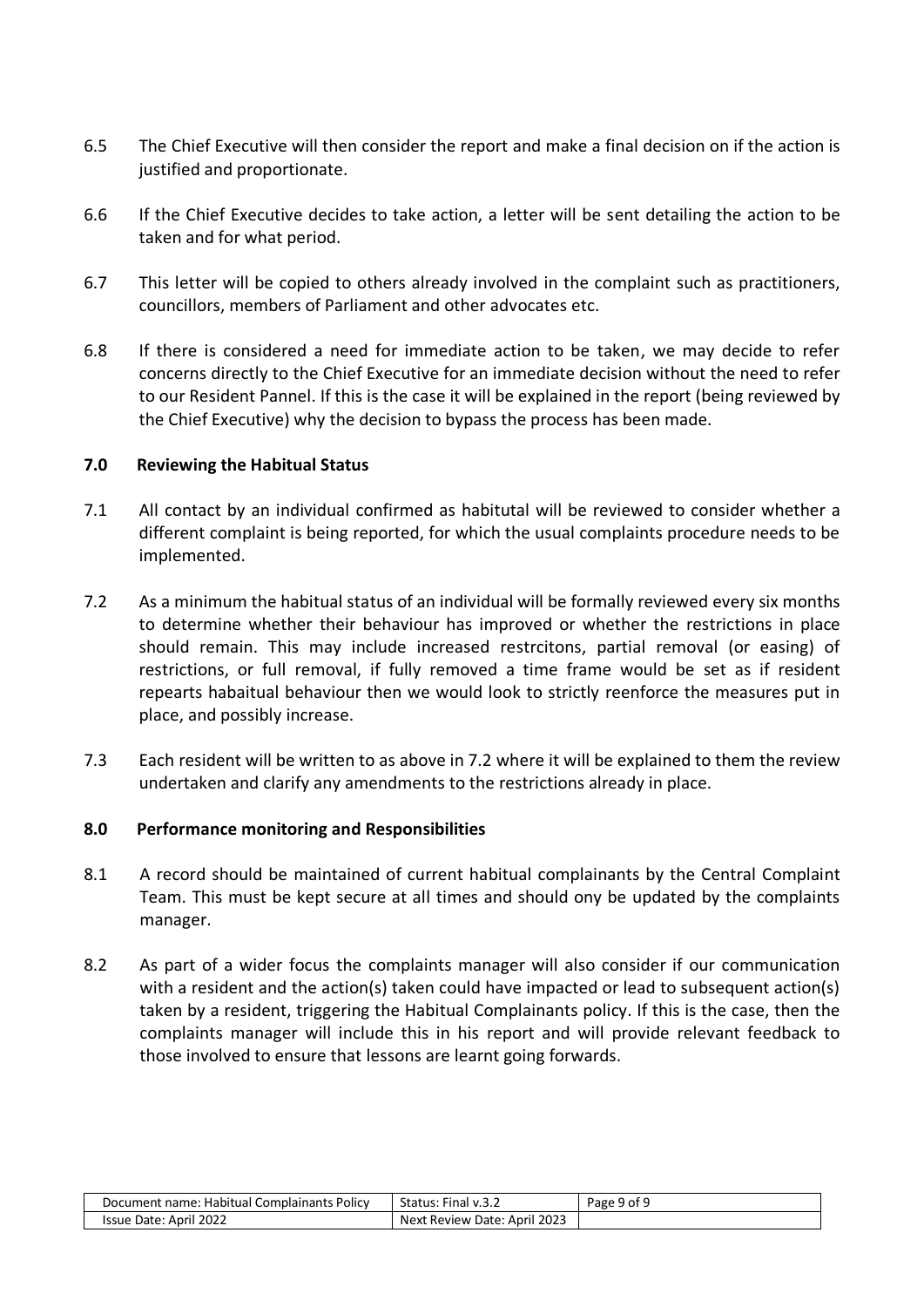Where possible, equality data should be collected of complainants, so we can review its use against protected characteristics.

#### **9. Related Documents**

Complaints policy which deals with difficult and abusive customers.

#### **10. Legislation and Regulation**

 The legislation listed in this policy is not intended to cover all legislation applicable to this policy. To meet the required Regulator of Social Housing Governance & Financial Viability Standard outcome on adherence to all relevant law, Network will take reasonable measures to ensure compliance with any and all applicable legislation by reviewing policies and procedures and amending them as appropriate.

The legislation listed within this policy was considered at the time of the development of this policy, but subsequent primary and secondary legislation, case law and regulatory or other requirements will be considered and the policy reviewed and adopted in accordance with the requirements set out therein, even should such subsequent legislation not be explicitly listed within this policy. Any queries relating to the applicable legislation should be directed to the policy author.

This policy has been updated and is now in line with the regulations, guidance and spirit of the Housing Ombudsman Service's Complaints Handling Code and will be updated in line with any future changes to the code and/or guidance received directly from the Ombudsman Service.

#### **11. Equality and diversity**

- 11.1 Network Homes will treat all customers with fairness and respect. We value diversity and work to promote equality and tackle unlawful discrimination.
- 11.2 Our Habitual complaints approach promotes open communication between customers and Network Homes' staff in order to understand the complaint and resolve it in a positive manner. We will take into account customers' communication needs and preferences and offer support or tailor our approach accordingly and make any reasonable adjustments necessary to the operation of this policy to ensure that it is open and accessible to all.
- 11.3 We are committed to helping customers to access information about their homes and services in a way that suits individual needs. We will apply this policy consistently, fairly, and will not discriminate against anyone based on any relevant characteristics, including those set out in the Equality Act 2010. We will make reasonable adjustments to policy, process, training, culture and learnings when identified as required.

| Document name: Habitual Complainants Policy | Status: Final v.3.2               | Page 10 of 9 |
|---------------------------------------------|-----------------------------------|--------------|
| Issue Date: April 2022                      | t Review Date: April 2023<br>Next |              |